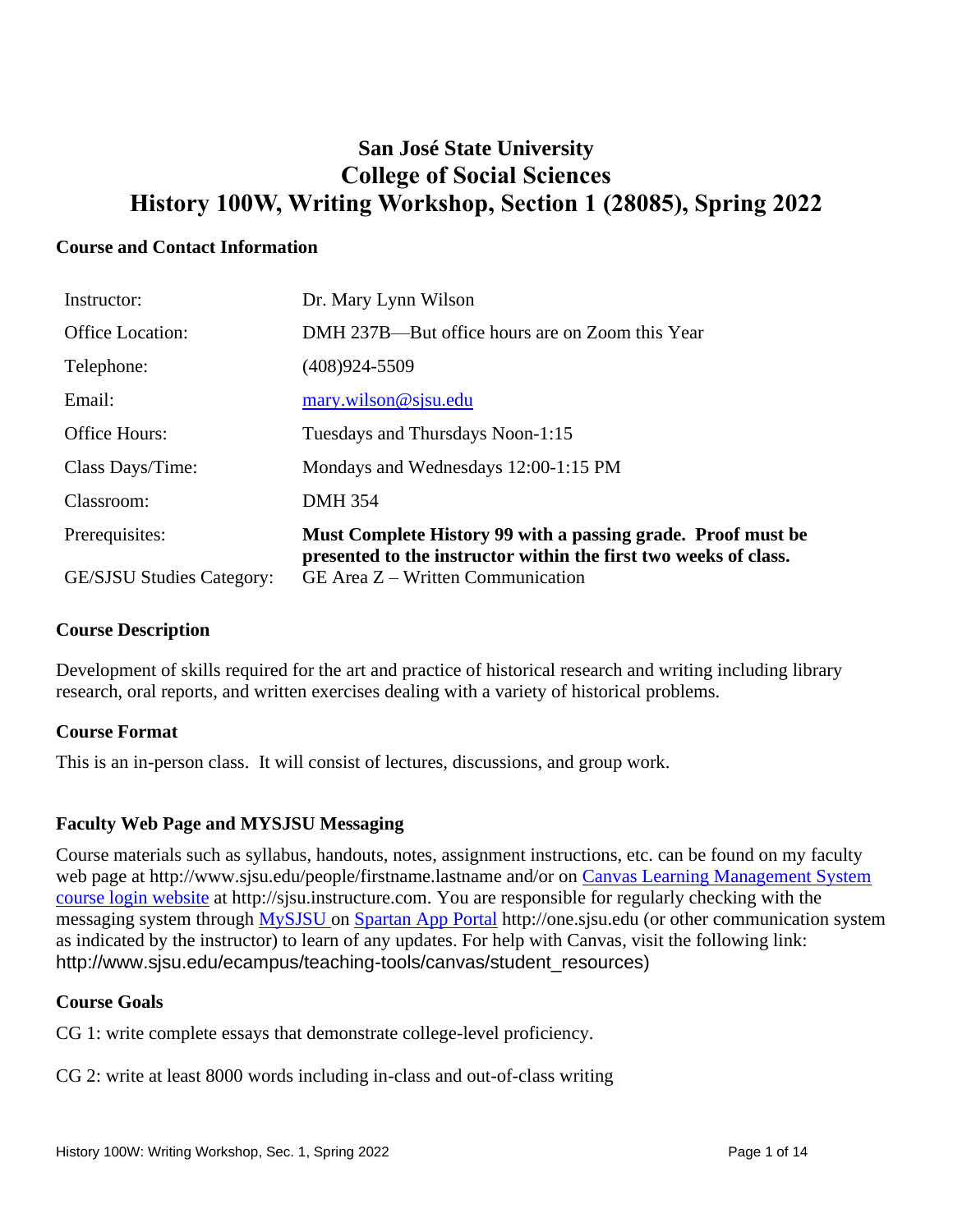## **GE Learning Outcomes (GELO)**

Upon successful completion of this GE course, students will be able to:

GELO 1: produce discipline-specific written work that demonstrates upper-division proficiency in language use, grammar, and clarity of expression.

GELO 1 is satisfied by Paper 1, 2 and 3.

GELO 2: explain, analyze, develop, and criticize ideas effectively, including ideas encountered in multiple readings and expressed in different forms of discourse. GELO 2 is satisfied by Paper 2 and 3.

GELO 3: organize and develop essays and documents for both professional and general audiences. GELO 3 is satisfied by the thesis statement, outline, draft, and final paper of Paper 1, 2, and 3.

GELO 4: organize and develop essays and documents according to appropriate editorial and citation standards. GELO 4 is satisfied by the Citation Assignment and Papers 1, 2, and 3.

GELO 5: locate, organize, and synthesize information effectively to accomplish a specific purpose, and to communicate that purpose in writing. GELO 5 is satisfied by Papers 1, 2, and 3.

## **Course Learning Outcomes (CLO)**

Upon successful completion of this course, students will be able to:

CLO 1: write about social, economic, political, religious, and/or philosophical tenets of at least two cultures that existed before 1750. CLO 1 is satisfied by Paper 1 and 2.

CLO 2: use the University library and library resources. CLO 2 is satisfied by the bibliographies for paper 2 and 3 and Papers 2 and 3.

CLO 3: organize and develop all parts of an essay including thesis statements, outlines, drafts, and bibliographies. CLO 3 is satisfied by the thesis assignments, outlines, drafts, and bibliographies for Papers 1, 2, and 3.

CLO 4: write a clear, concise, argumentative, and academic history paper. CLO 4 is satisfied by Papers 1, 2, and 3.

CLO 5: effectively and considerately peer review other students' writing. CLO 5 is satisfied by the peer-review assignment for thesis statements, outlines and drafts for Papers 1, 2, and 3.

CLO 6: present a formal academic paper. CLO 6 is satisfied by the Oral Presentation.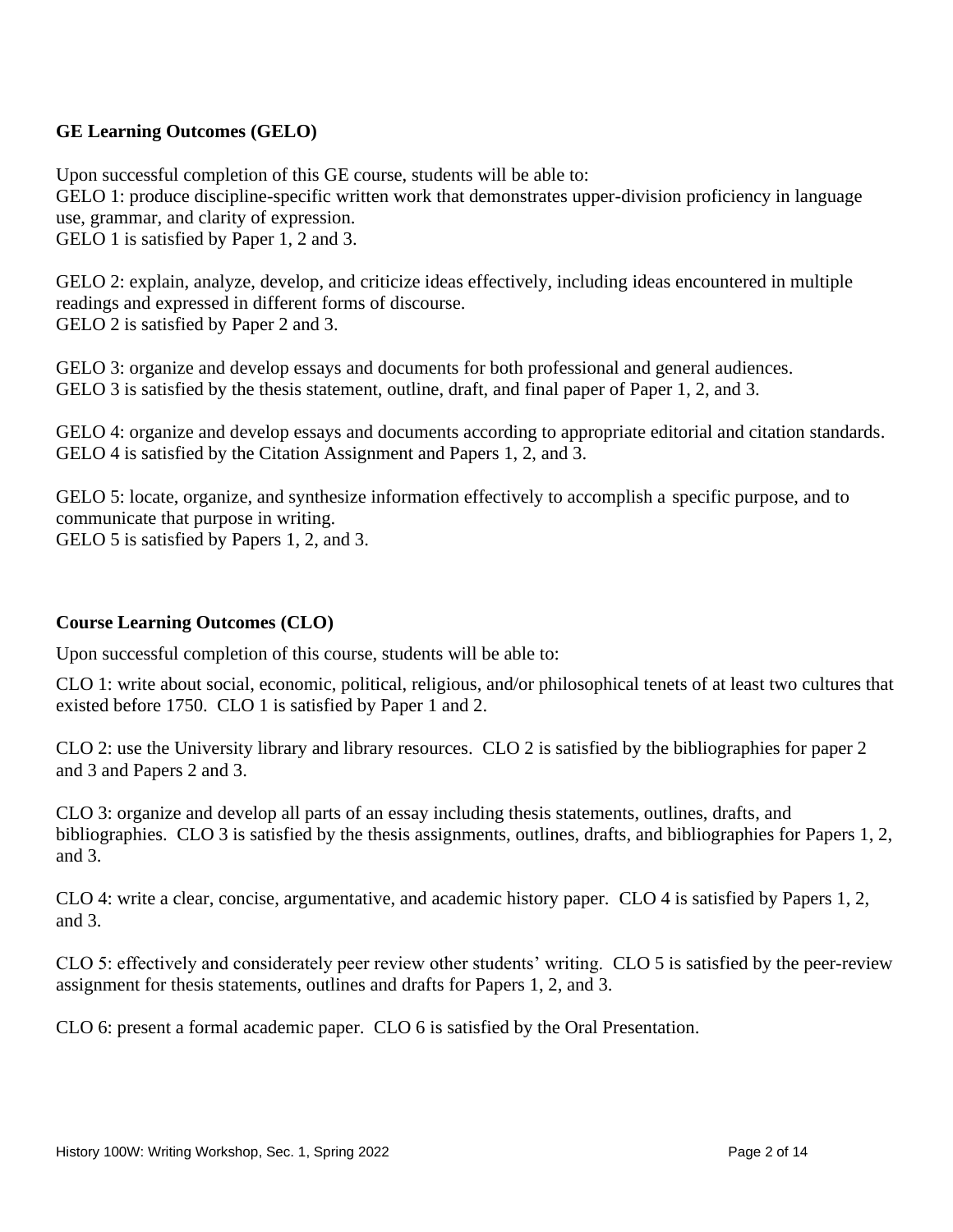CLO 7: use correctly Turabian (CMS) format for citing, notes, and bibliography while correctly quoting, paraphrasing, and summarizing without plagiarizing. CLO 7 is satisfied by the Citation Assignment, the bibliographies for Papers 2 and 3, and Papers 1, 2, and 3.

## **Required Texts/Readings**

## **Textbook**

*The Records of the Three Kingdoms in Plain Language,* Translated with Introduction and Annotations by Wilt L. Idema & Stephen H. West. Indianapolis, Indiana: Hackett Publishing Company, 2016. (ISBN: 978-1-62466-523-3) (Required)

*Richard Coeur de Lion*. Edited and Translated by Katherine H. Terrell. Ontario, Canada: Broadview Press, 2019. (ISBN: 978-1-55481-278-3) (Required)

Turabian, Kate. *A Manual for Writers of Research Papers, Theses, and Dissertation: Chicago Style for Students & Researchers.* Revised by Wayne Booth, Gregory Colomb, and Joseph Williams, Joseph Bizup, and William T. Fitzgerald. 9<sup>th</sup> ed. Chicago: Chicago University Press, 2018. (ISBN:13: 978-0226430577) (Required)

#### O**ther Readings**

All required and recommended readings other than the textbooks listed above are available on the course Canvas learning management system.

You will need a good **dictionary** and **thesaurus** that you can use and bring to class on days that we are peer reviewing. These resources can be hard copies or soft copies accessible online.

## **Library Liaison**

Our library contact is Nyle Monday, Phone 408-808-2041 and Email [Nyle.Monday@sjsu.edu](mailto:Nyle.Monday@sjsu.edu)

## **Course Requirements and Assignments**

Success in this course is based on the expectation that students will spend, for each unit of credit, a minimum of 45 hours over the length of the course (normally three hours per unit per week) for instruction, preparation/studying, or course related activities, including but not limited to internships, labs, and clinical practica. Other course structures will have equivalent workload expectations as described in the syllabus.

#### **In-Class Writing Assignment**

Format: The essay should be at least 3 hand-written pages long. Content: Four quotes will be supplied in class for students to choose one on which to write an argumentative essay discussing two historical events that illustrate the point of the quote. This should be a complete essay.

- Purpose: This assignment will give a baseline of how the student writes and thinks.
- Grading: The final draft should be as error free as the student can make it. The criteria for graded papers states the standards by which this assignment will be graded.

Fulfills Goals/Outcomes: CG 1 & 2, GELO 1 & 5, CLO 3 & 4.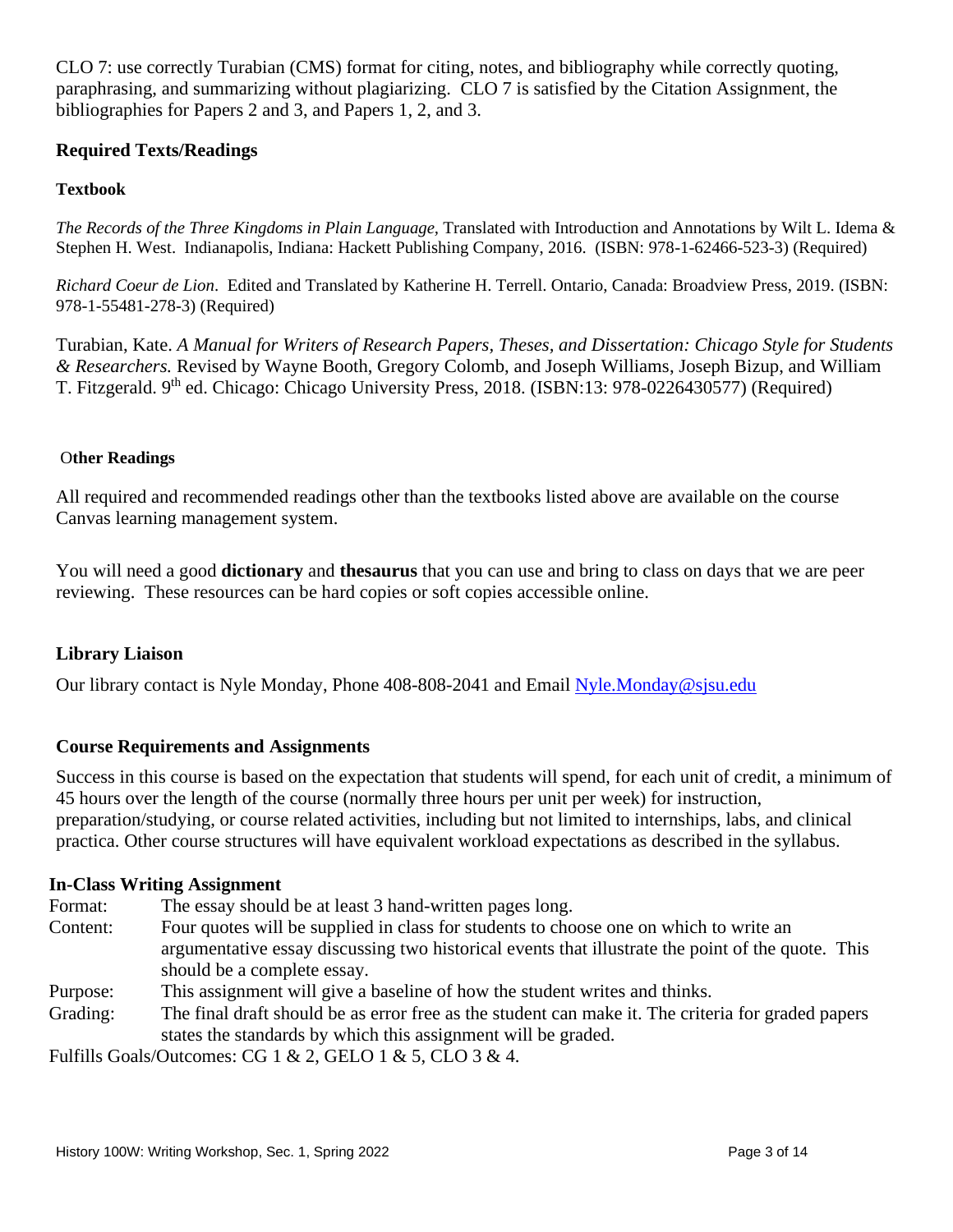## **Citation Assignment**

- Format: This assignment must have one-inch to one and  $\frac{1}{2}$ -inch margins all around and be in 12 point Times Roman font. This assignment should be double spaced on 8½ by 11½ paper.
- Content: Each student chooses two pages from *Richard Coeur de Lion.* The student will state the page numbers at the top of the assignment. The student will summarize the entire two pages, without plagiarizing, into one paragraph. The student will label this section "Summary." The student will next choose a paragraph, of at least eight sentences, from different pages in the same book. The student will then paraphrase this paragraph without plagiarizing. The student will label this section "Paraphrasing." Both sections should be appropriately introduced and cited as the student would in a formal paper.
- Purpose: The purpose of this assignment is to check that the student understands the principles of quotation, paraphrasing, and summarizing and understands the use of CMS when citing sources.
- Grading: This assignment will be graded on the quality of the quotations, paraphrasing, and summarizing and on the quality of the citations.

Fulfills Goals/Outcomes: GELO 1 & 4, CLO 7.

#### *Richard Coeur de Lion* **Paper – General Information**

Write a paper on an aspect of *Richard Coeur de Lion*. Your paper should use the primary source of *Richard Coeur de Lion* to illuminate some aspect of English civilization and culture in the fourteen century CE. Elements of this assignment include a Topic/Thesis paper, the extensive outline of the paper (5-6 pages), a draft of the paper (8-10 pages), and the final paper (8-12 pages). The paper and all elements of the paper should be in CMS format.

#### *Richard Coeur de Lion* **Paper–Thesis/Topic**

- Format: This assignment must have one-inch margins all around and be in 12 point Times Roman font. This assignment should be double spaced on 8½ by 11½ paper. The assignment should be approximately one to two pages long.
- Content: Write in sentence form the tentative topic for your *Richard Coeur de Lion* paper. Write your tentative thesis statement in bold. In one or two paragraphs, briefly summarize what you think you will write about in your paper. You should write in complete sentences and use universitylevel spelling, grammar, and punctuation. This should be at least half a page in length.
- Purpose: The purpose of this assignment is to provide the class an understanding of your topic and thesis for discussion. This assignment will also check that you are planning an analytical paper and help you to refocus your paper if needed.
- Grading: This assignment is graded on the appropriateness of the thesis statement and summary. The criteria for graded papers states the standards by which this assignment will be graded.

#### Fulfills Goals/Outcomes: CG 2, GELO 1, CLO 3 & 4.

#### *Richard Coeur de Lion* **Paper -- Extensive Outline**

- Format: Bring 5 copies of this assignment to class. This assignment must have one-inch to one and ½-inch margins all around and be in 12 point Times Roman font. This assignment should be double spaced on 8½ by 11½ paper. The assignment should be approximately five to six pages long.
- Content: Write the extensive outline of your *Richard Coeur de Lion* paper. You should include your thesis statement at the beginning. Each paragraph should be outlined with a topic sentence and the evidence you will use to support the topic sentence. You also need to include your interpretation/analysis of the evidence. You should have proofread this material at least once before you submit it. While this paper does not need footnotes, it should have some indication of what you are citing.
- Purpose: The purpose of this assignment is to provide feedback to the author on the organization, focus, and mechanics of the paper.
- Grading: This assignment is graded on the completeness of your outline.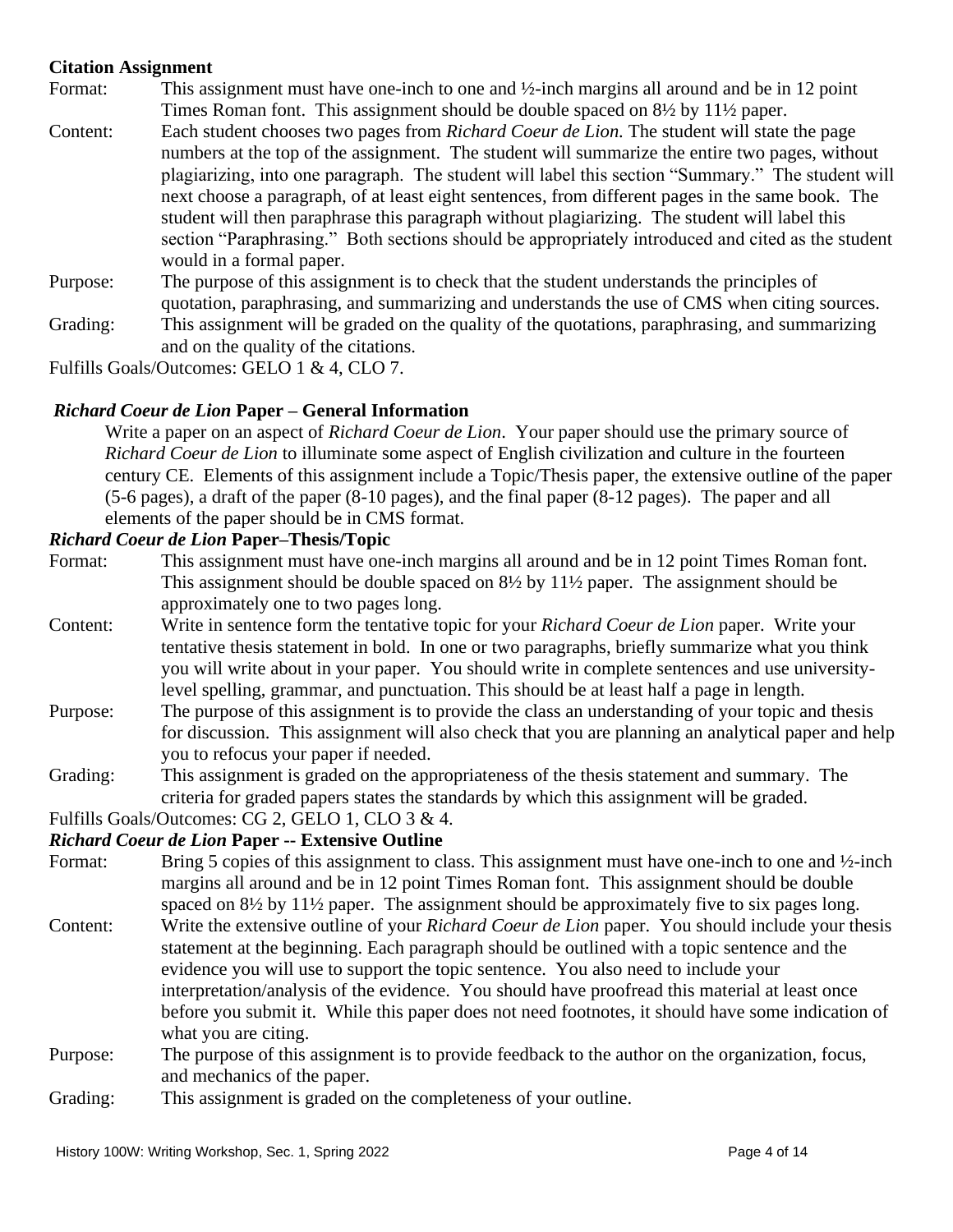## Fulfills Goals/Outcomes: GELO 1, 2, 3, 4, & 5 and CLO 1, 3, 4, & 5.

## *Richard Coeur de Lion* **Paper – Complete Draft**

Format: Bring 3 copies of this assignment to class. This assignment must have one-inch to one and  $\frac{1}{2}$ -inch margins all around and be in 12 point Times Roman font. This assignment should be double spaced on 8½ by 11½ paper. The assignment should be at least eight pages long.

- Content: Write the complete draft of your *Richard Coeur de Lion* paper. Each paragraph should have an identifiable topic sentence. You need to argue your thesis throughout the paper and analyze and interpret the evidence you present. You should have proofread this material at least once before you submit it. You should not print out your outline again–this will not be worth any points. You need a complete paper.
- Purpose: The purpose of this assignment is to provide feedback to the author on the organization, focus, and mechanics of the paper.
- Grading: This assignment is graded on the number of pages you complete and the completeness of the draft.

Fulfills Goals/Outcomes: GELO 1, 2, 3, 4, & 5 and CLO 1, 3, 4, & 5.

## *Richard Coeur de Lion* **Paper – Final Paper**

- Format: This assignment should follow the suggested guidelines in Appendix A of Turabian.
- Content: This is your final of your *Richard Coeur de Lion* paper.
- Purpose: The purpose of this assignment is to show that the student can write an 8-10 page argumentative paper at the university level.

Grading: The criteria for graded papers states the standards by which this assignment will be graded.

Fulfills Goals/Outcomes: CG 1 & 2; GELO 1, 2, 3, 4, & 5; CLO 1, 3, 4, 7, & 8.

## *The Records of the Three Kingdoms in Plain Language* **– General Information**

Write a paper on an aspect of *The Records of the Three Kingdoms in Plain Language*. Your paper should use the primary source of *The Records of the Three Kingdoms in Plain Language* to illuminate some aspect of Mongol and/or Chinese culture in the late thirteenth and early fourteen centuries. You should use at least 5 peer-reviewed books or articles to support your thesis or to refute in your paper. Elements of this assignment include a Topic/Thesis paper, the extensive outline of the paper (5-6 pages), an annotated bibliography, the complete draft of the paper (8-10 pages), and the final paper of 8-12 pages. The paper and all elements of the paper should be in CMS format.

## *The Records of the Three Kingdoms in Plain Language* **– Thesis, Topic, and Summary**

Format: This assignment must have one-inch margins all around and be in 12-point Times Roman font. This assignment should be double spaced on  $8\frac{1}{2}$  by  $11\frac{1}{2}$  paper. The assignment should all be approximately one to two pages long.

- Content: Write in sentence form the tentative topic for your *The Records of the Three Kingdoms in Plain Language* paper. Write your tentative thesis statement in bold. In one or two paragraphs, briefly summarize what you think you will write about in your paper. You should write in complete sentences and use university-level spelling, grammar, and punctuation. This should be at least half a page long.
- Purpose: The purpose of this assignment is to provide the class an understanding of your topic and thesis for discussion. This assignment will also ensure that you are planning an analytical paper and help you to refocus your paper if needed.
- Grading: This assignment is graded on the appropriateness of the thesis statement and summary. The criteria for graded papers state the standards by which this assignment will be graded.

Fulfills Goals/Outcomes: CG 2, GELO 1, CLO 3 & 4.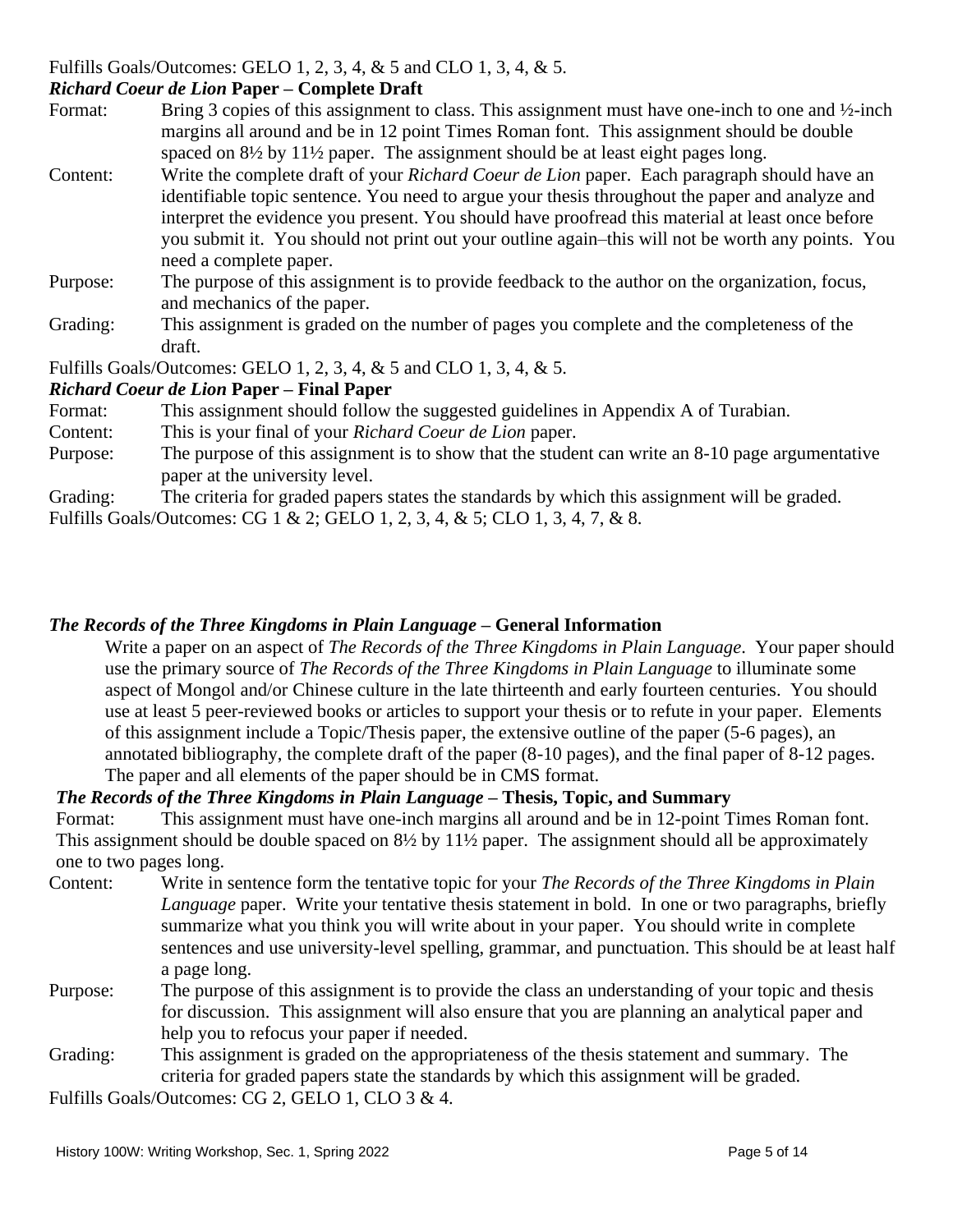## *The Records of the Three Kingdoms in Plain Language* **– Annotated Bibliography**

- Format: This assignment must have one-inch margins all around and be in 12-point Times Roman font. This assignment should be double spaced on  $8\frac{1}{2}$  by  $11\frac{1}{2}$  paper. The assignment should all be approximately one to two pages long.
- Content: Using CMS format, write bibliographic notes for 5 sources related to Mongol and/or Chinese civilization in the late thirteenth and early fourteenth centuries. These sources should be academic, peer-reviewed sources. You should include at least one book and at least two 10-30 page scholarly articles. The annotated bibliography should include a full bibliographic note, the credentials of the authors, and a sentence stating how you will use the source in your paper.
- Purpose: The purpose of this assignment is to allow the students to use library research skills to find appropriate sources for their papers, to practice using CMS to format bibliographic notes, and to help the student analyze what sources are academic.
- Grading: This assignment is graded on the appropriateness of the source and CMS format.

Fulfills Goals/Outcomes: GELO 4; CLO 2 & 7.

## *The Records of the Three Kingdoms in Plain Language* **– Extensive Outline**

- Format: Bring 5 copies of this assignment to class. This assignment must have one-inch to one and  $\frac{1}{2}$ -inch margins all around and be in 12 point Times Roman font. This assignment should be double spaced on  $8\frac{1}{2}$  by  $11\frac{1}{2}$  paper. The assignment should all be approximately five to six pages long.
- Content: Write the extensive outline of your *The Records of the Three Kingdoms in Plain Language* paper. You should include your thesis statement. Each paragraph should be outlined with a topic sentence and the evidence you will use to support the topic sentence. You also need to include your interpretation/analysis of the evidence. You should have proofread this material at least once before you submit it.
- Purpose: The purpose of this assignment is to provide feedback to the author on the organization, focus, and mechanics of the paper.
- Grading: This assignment is graded on the completeness of your outline.

Fulfills Goals/Outcomes: GELO 1, 2, 3, 4, & 5 and CLO 1, 3, 4, & 5.

## *The Records of the Three Kingdoms in Plain Language* **– Complete Draft**

- Format: Bring 3 copies of this assignment to class. This assignment must have one-inch to one and ½-inch margins all around and be in 12 point Times Roman font. This assignment should be double spaced on  $8\frac{1}{2}$  by  $11\frac{1}{2}$  paper. The assignment should be approximately eight to ten pages long.
- Content: Write the complete draft of your *The Records of the Three Kingdoms in Plain Language* paper. Each paragraph should have an identifiable topic sentence. You need to argue your thesis throughout the paper and analyze and interpret the evidence you present. You should have proofread this material at least once before you submit it. You should not print out your outline again–this will not be worth any points. You need a complete paper.
- Purpose: The purpose of this assignment is to provide feedback to the author on the organization, focus, and mechanics of the paper.
- Grading: This assignment is graded on the number of pages you complete and the completeness of the draft.

Fulfills Goals/Outcomes: GELO 1, 2, 3, 4, & 5 and CLO 1, 3, 4, & 5.

## *The Records of the Three Kingdoms in Plain Language* **– Final Paper**

- Format: This assignment should follow the suggested guidelines in Appendix A of Turabian.
- Content: This is your final draft of your *The Records of the Three Kingdoms in Plain Language* paper.
- Purpose: The purpose of this assignment is to show that the student can write an 8-12 page argumentative paper at the university level.

Grading: The criteria for graded papers states the standards by which this assignment will be graded. Fulfills Goals/Outcomes: CG 1 & 2; GELO 1, 2, 3, 4, & 5; CLO 1, 3, 4, & 7.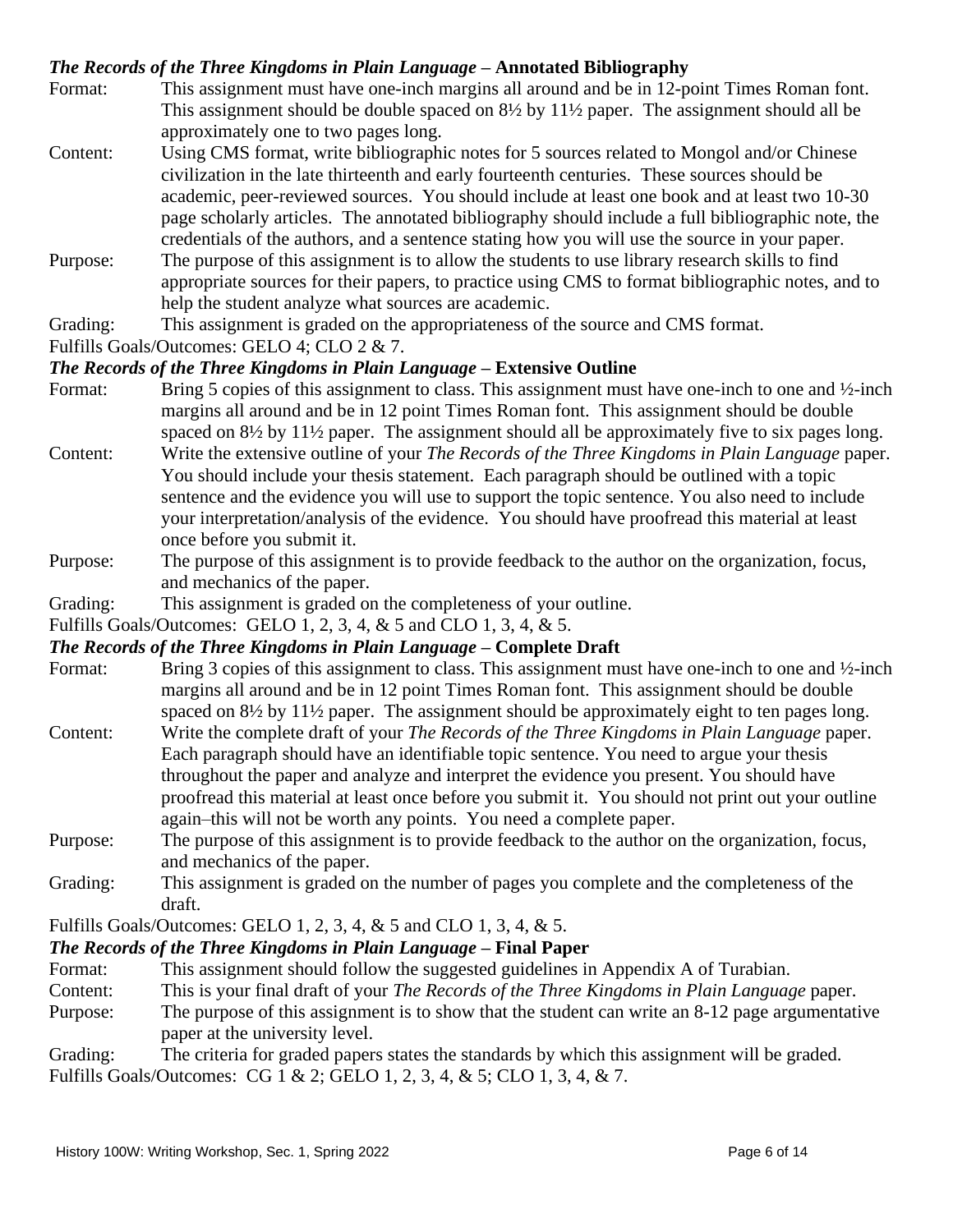## **Research Paper General Information**

Write a historical research paper based on primary sources of your selection. The instructor must approve your primary sources and your topic. The paper should illuminate some aspect of civilization and culture. You should use at least 3 primary sources, not including newspapers, and at least 5 peerreviewed articles or books to support your thesis or to refute in your paper. Elements of this assignment include a Topic/Thesis paper, the extensive outline of the paper (5-6 pages), an annotated bibliography, the complete draft of the paper (7-9 pages), and the final paper of 10-15 pages. The paper and all elements of the paper should be based on CMS format. You will also present a 5-minute oral presentation on this paper based on the criteria that will be presented in class.

## **Research Paper – Thesis, Topic, and Summary**

- Format: This assignment must have one-inch margins all around and be in 12-point Times Roman font. This assignment should be double spaced on 8½ by 11½ paper. The assignment should be approximately one to two pages long.
- Content: Write in sentence form the tentative topic for your Research paper. Write your tentative thesis statement in bold. In one or two paragraphs, briefly summarize what you think you will write about in your paper. You should write in complete sentences and use university-level spelling, grammar, and punctuation. This needs to be at least a half page long.
- Purpose: The purpose of this assignment is to provide the class an understanding of your topic and thesis for discussion. This assignment will also check that you are planning an analytical paper and help you to refocus your paper if needed.
- Grading: This assignment is graded on the appropriateness of the thesis statement and summary. The criteria for graded papers states the standards by which this assignment will be graded.

Fulfills Goals/Outcomes: CG 2, GELO 1, CLO 3 & 4.

#### **Research Paper – Annotated Bibliography**

- Format: This assignment must have one-inch margins all around and be in 12-point Times Roman font. This assignment should be double spaced on 8½ by 11½ paper. The assignment should be approximately one page long.
- Content: Using CMS format, write bibliographic notes for 5 sources related to your topic. These sources should be academic, peer-reviewed sources. You should include at least one book and at least two 10-30 page scholarly articles. The annotated bibliography should include a full bibliographic note, the credentials of the authors, and a sentence stating how you will use the source in your paper.
- Purpose: The purpose of this assignment is to allow the students to use library research skills to find appropriate sources for their papers and to practice using Turabian to format bibliographic notes.
- Grading: This assignment is graded on the appropriateness of the source. The criteria for graded papers states the standards by which this assignment will be graded.

Fulfills Goals/Outcomes: GELO 4; CLO 2 & 7.

## **Research Paper – Extensive Outline**

- Format: Bring 5 copies of this assignment to class. This assignment must have one-inch to one and  $\frac{1}{2}$ -inch margins all around and be in 12-point Times Roman font. This assignment should be double spaced on  $8\frac{1}{2}$  by  $11\frac{1}{2}$  paper. The assignment should all be approximately five to six pages long.
- Content: Write the extensive outline of your Research paper. You should include your thesis statement. Each paragraph should be outlined with a topic sentence and the evidence you will use to support the topic sentence. You also need to include your interpretation/analysis of the evidence. You should have proofread this material at least once before you submit it.
- Purpose: The purpose of this assignment is to provide feedback to the author on the organization, focus, and mechanics of the paper.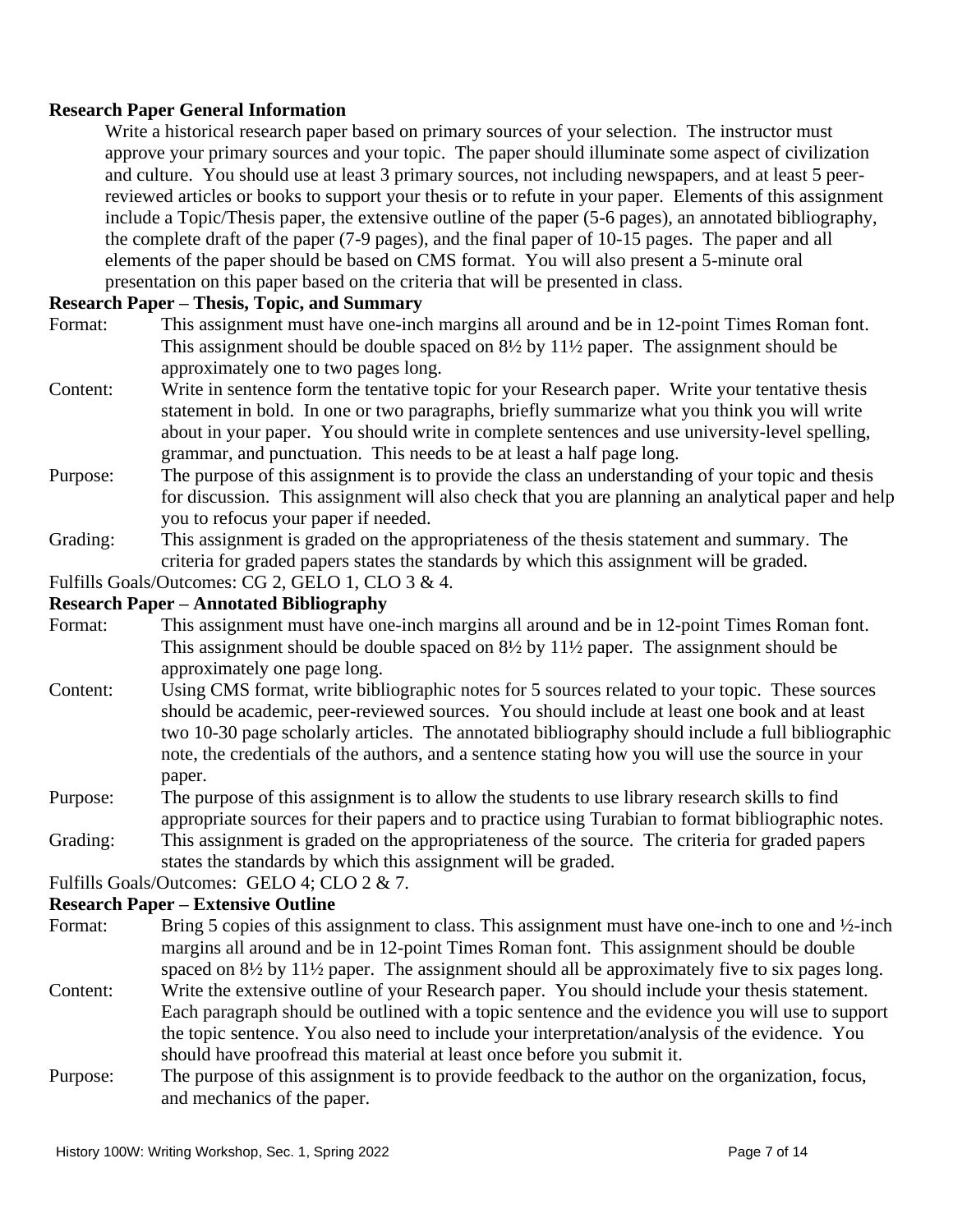Grading: This assignment is graded on the completeness of your outline. Fulfills Goals/Outcomes: GELO 1, 2, 3, 4, & 5 and CLO 1, 3, 4, & 5.

## **Research Paper – Complete Draft**

- Format: Bring 3 copies of this assignment to class. This assignment must have one-inch to one and ½-inch margins all around and be in 12-point Times Roman font. This assignment should be double spaced on 8½ by 11½ paper. The assignment should all be approximately ten to fifteen pages long.
- Content: Write the complete draft of your Research paper. You should include your thesis statement even if you do not have an introductory paragraph, yet. Each paragraph should have an identifiable topic sentence. You also need to include your interpretation/analysis of the evidence. You should have proofread this material at least once before you submit it.
- Purpose: The purpose of this assignment is to provide feedback to the author on the organization, focus, and mechanics of the paper.

Grading: This assignment is graded on the number of pages and the completeness of the outline.

Fulfills Goals/Outcomes: GELO 1, 2, 3, 4, & 5 and CLO 1, 3, 4, & 5.

## **Oral Presentation of Final Research Paper**

Format: Each student will have approximately 5 minutes to present his/her basic research to the class. This will be timed.

- Content: Student should state thesis statement clearly and present evidence to support the thesis statement while acknowledging sources.
- Purpose: The purpose of this assignment is the give students experience in public speaking in an academic setting to prepare them for any conferences they might want to attend.
- Grading: This assignment is graded on presentation skills (eye contact, avoidance of distracting mannerisms, enthusiasm) and the content mentioned above. The presentation should also include a visual aid that helps in the understanding of the topic. Being under or over time will lower the student's grade.

Fulfills Goals/Outcomes: CLO 6.

## **Research Paper – Final Paper**

- Format: This assignment should follow the suggested guidelines in Appendix A of Turabian.
- Content: This is your final draft of your Research paper.
- Purpose: The purpose of this assignment is to show that the student can write an 10-15 page argumentative paper at the university level.
- Grading: The criteria for graded papers states the standards by which this assignment will be graded.

Fulfills Goals/Outcomes: CG 1 & 2; GELO 1, 2, 3, 4, & 5; CLO 1, 3, 4, & 7.

#### **Final Examination or Evaluation**

The final exam will be an Oral Presentation of the Paper 3. The final exam will be given on our final exam day in our classroom.

## **Grading Information**

| Grade  | <i>Points</i> | Percentage |
|--------|---------------|------------|
| A plus | 981 to 1000   | 98 to 100% |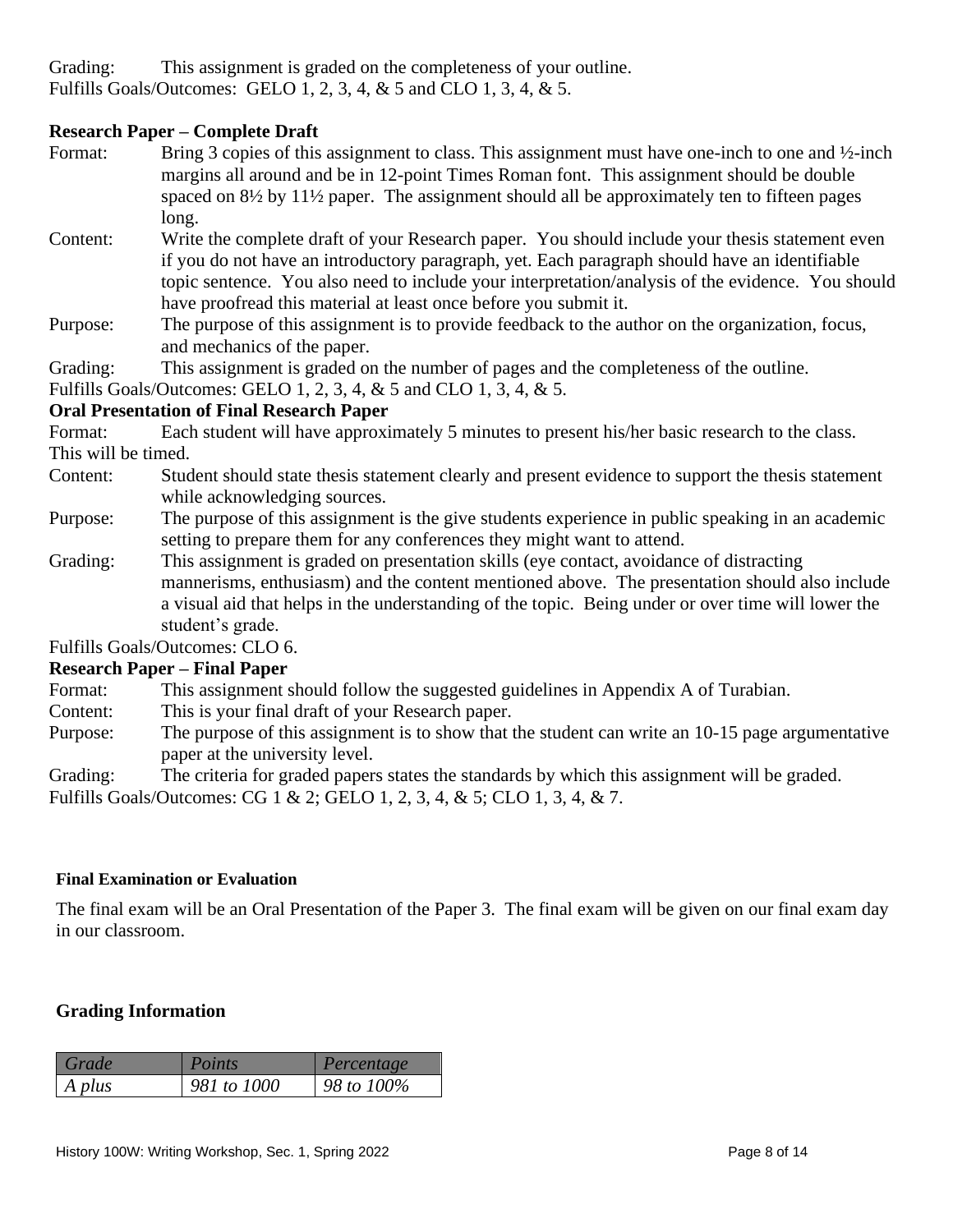| Grade          | Points     | Percentage |
|----------------|------------|------------|
| A              | 921 to 980 | 92 to 98%  |
| A minus        | 900 to 921 | 90 to 92%  |
| $B$ plus       | 881 to 899 | 88 to 89 % |
| B              | 821 to 880 | 82 to 88%  |
| <b>B</b> minus | 800 to 820 | 80 to 82%  |
| $C$ plus       | 781 to 799 | 78 to 79%  |
| $\mathcal{C}$  | 721 to 780 | 72 to 78%  |
| $C$ minus      | 700 to 720 | 70 to 72%  |
| $D$ plus       | 681 to 699 | 68 to 69%  |
| D              | 621 to 680 | 62 to 68%  |
| D minus        | 600 to 620 | 60 to 62%  |

| Assignment                                                   | Percentage | Points |
|--------------------------------------------------------------|------------|--------|
| In-Class Writing Assignment                                  | 5%         | 50     |
| <b>Citation Assignment</b>                                   | 10%        | 100    |
| Paper 1- Richard Coeur de Lion                               |            |        |
| <b>Thesis</b>                                                | 2%         | 20     |
| Peer Review of Thesis                                        | 1%         | 10     |
| <b>Extensive Outline</b>                                     | 5%         | 50     |
| Peer Review of Outline                                       | 1%         | 10     |
| <b>Draft</b>                                                 | 2.5%       | 25     |
| Peer Review of Draft                                         | 1%         | 10     |
| Final Draft of Paper                                         | 10%        | 100    |
|                                                              |            |        |
| Paper 2- The Records of the Three Kingdoms in Plain Language |            |        |
| <b>Thesis</b>                                                | 2%         | 20     |
| Peer Review of Thesis                                        | 1%         | 10     |
| Bibliography                                                 | 2.5%       | 25     |
| <b>Extensive Outline</b>                                     | 5%         | 50     |
| Peer Review of Outline                                       | 1%         | 10     |
| Draft                                                        | 2.5%       | 25     |
| Peer Review of Draft                                         | 1.%        | 10     |
| Final Draft of Paper                                         | 10%        | 100    |
|                                                              |            |        |
| Paper 3-Research Paper                                       |            |        |
| <b>Thesis</b>                                                | 2%         | 20     |
| Peer Review of Thesis                                        | 1%         | 10     |
| Bibliography                                                 | 2.5%       | 25     |
| <b>Extensive Outline</b>                                     | 5%         | 50     |
| Peer Review of Outline                                       | 1%         | 10     |
| <b>Draft</b>                                                 | 2.5%       | 25     |
| Peer Review of Draft                                         | 1%         | 10     |
| Final Draft of Paper                                         | 10%        | 100    |
|                                                              |            |        |
| <b>Oral Presentation</b>                                     | 12.5%      | 125    |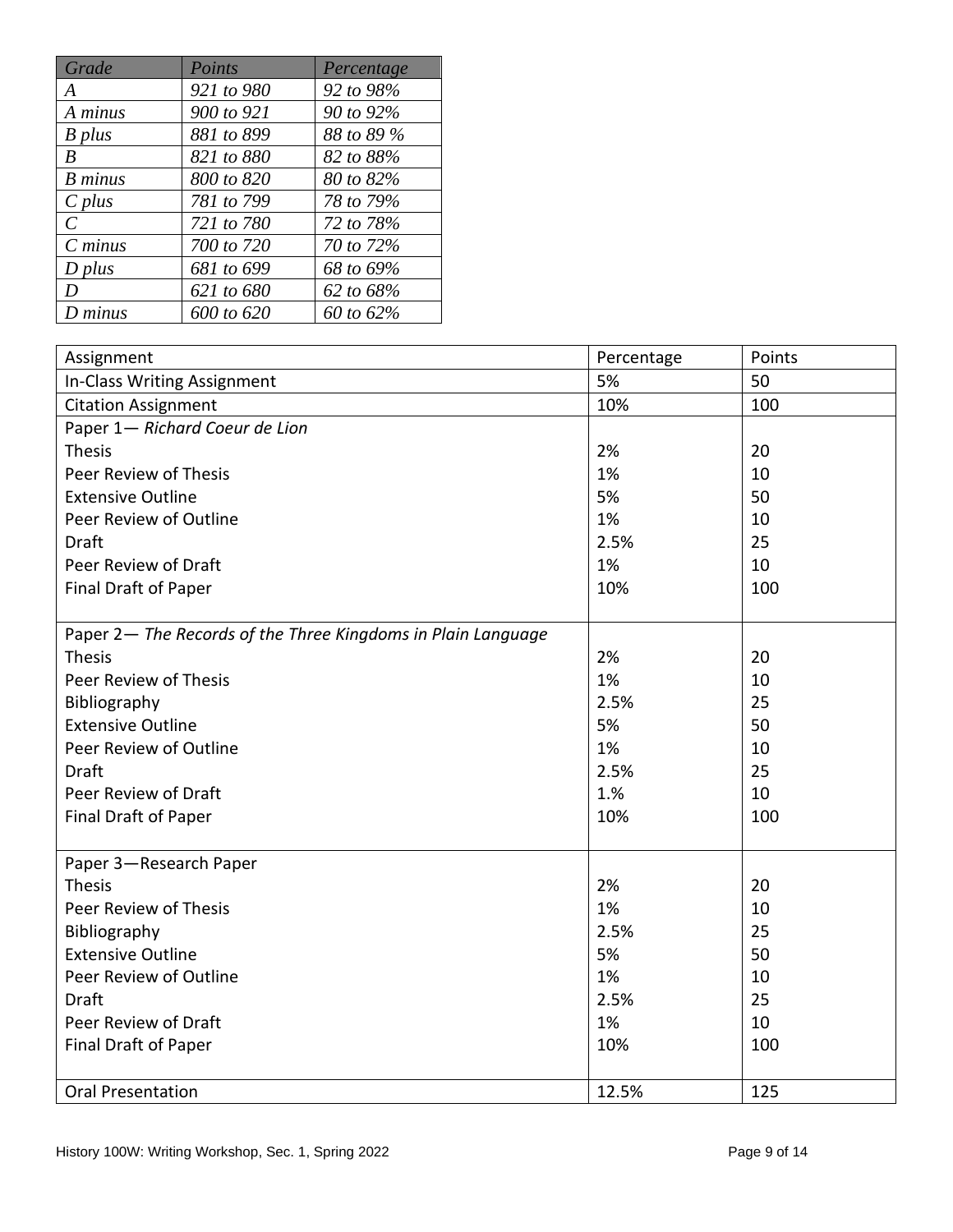| $\overline{\phantom{0}}$<br>100%<br>----<br>'otai<br>1 JI JI<br>points<br>$  -$ |
|---------------------------------------------------------------------------------|
|---------------------------------------------------------------------------------|

Possible Make-Up Work:

A student can make up one assignment that is not a paper for up to 50 points. This is not extra credit. This is for students that miss an assignment.

10 Points – Complete Library Tutorial on Plagiarism

20 Points – Complete Library Tutorials on Plagiarism and Paraphrasing

25 Points – Complete Library Tutorials on Plagiarism, Paraphrasing, and Assignment Calendar

50 Points – Complete Library Tutorials on Plagiarism, Paraphrasing, Assignment Calendar, and Primary **Sources** 

Please discuss this option with your instructor if you miss an assignment.

Submission of Papers:

All final drafts of papers must be submitted on Canvas. All papers should be in Turabian and follow the guidelines in Appendix A of the *Manual for Writers of Research Papers*.

#### Late Assignments:

Assignments should be submitted in class in person and on time. Assignments are due when class starts. Any assignments submitted later than 15 minutes after class starts will be considered late. For every 24 hours an assignment is late, 10% of the grade will be deducted. After 7 days, the assignment will no longer be accepted. If, for some reason, a student is unable to attend class, the student should email the assignment to a fellow student and have that student print and submit the assignment.

#### Grading Assignments:

Since all students have the right, within a reasonable time, to know their academic scores, to review their gradedependent work, and to be provided with explanations for the determinations of their course scores, I will make every attempt to get assignments back within two or three weeks. If the grading will take longer than that, I will let the students know in class why the grading is taking longer than anticipated and when I anticipate the work to be graded.

#### **Grading Information for GE/100W:**

This course must be passed with a C or better as an SJSU graduation requirement.

## **Classroom Protocol**

Below are hints for Academic Success:

1. **Attend Every Class**—Making school your priority will help ensure your success. Every time that you miss class, you not only miss important content, but you also waste your money.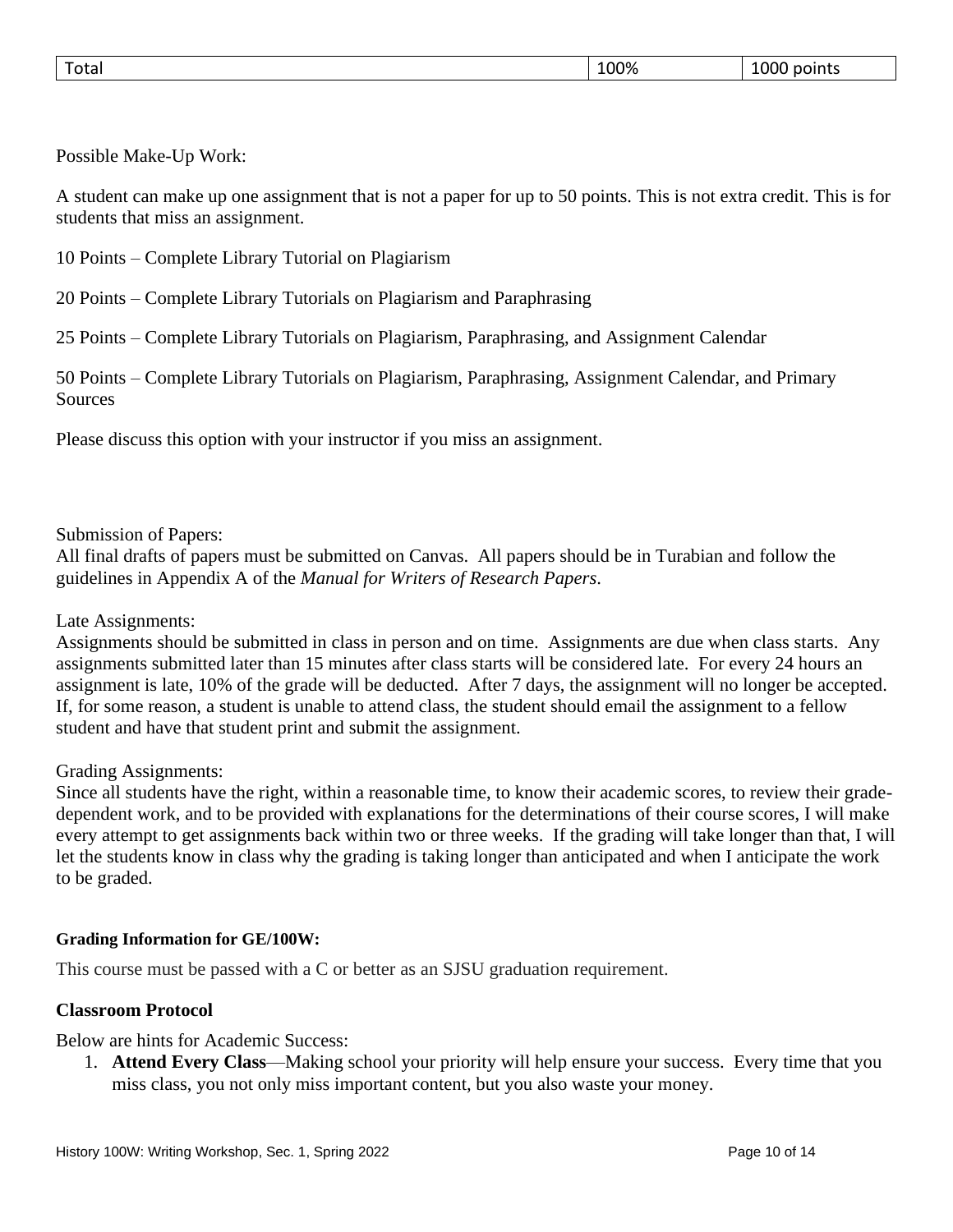- 2. **Learn from Your Mistakes and the Mistakes of Others**—If your papers are marked with the same continual mistake, take the initiative and find out what you are doing wrong and learn how you can fix it. Your instructor is always happy to help students who want to learn and improve. One days when the class has student presentations, pay attention and learn from other students' strong points and mistakes. This way, you will know what works and what doesn't work in different communication environments.
- 3. **Be Courteous to Other Students**—Please don't distract other students while on Zoom. Please mute your computer if you do not intend to speak to the whole class. Even if you are silent, any background noise around you can distract other students.
- 4. **Come to Class Prepared**—Do the reading assignments listed in the syllabus for the week they are assigned. If you have read the chapter before class, the lecture will make more sense and you will be able to ask inform questions. Most people learn best if they read information, then they hear the information, and then they do something, like take notes, with the information. Do yourself a favor and read the assigned reading.
- 5. **Submit your Assignments on Time**—A good way to get fired from a job is to not have important reports done well by the deadline. Think of this class as a work situation. The more work that you submit late or not at all, the more likely you are not to pass the class.
- 6. **Don't Suffer Silently**—If you are having problems with an assignment, a reading assignment, a presentation, or another student, please discuss this with the instructor as soon as possible. Don't want until the last few weeks of class to voice a concern. Problems that are solved early in the semester will alleviate stress later in the semester.
- 7. **Be in the Moment**—Please turn off your phones, tablets, laptops, and any other technology that might distract you from learning. These devices should only be used for academic purposes in class such as note taking, checking course materials when needed, or checking your electronic textbooks. You should not talk, listen, email, text, or browse on your technology in class. Be present, so you can learn.

## **University Policies**

Per [University Policy S16-9](http://www.sjsu.edu/senate/docs/S16-9.pdf) *(http://www.sjsu.edu/senate/docs/S16-9.pdf)*, relevant university policy concerning all courses, such as student responsibilities, academic integrity, accommodations, dropping and adding, consent for recording of class, etc. and available student services (e.g. learning assistance, counseling, and other resources) are listed on [Syllabus Information](http://www.sjsu.edu/gup/syllabusinfo/) web page (http://www.sjsu.edu/gup/syllabusinfo), which is hosted by the Office of Undergraduate Education. Make sure to visit this page to review and be aware of these university policies and resources.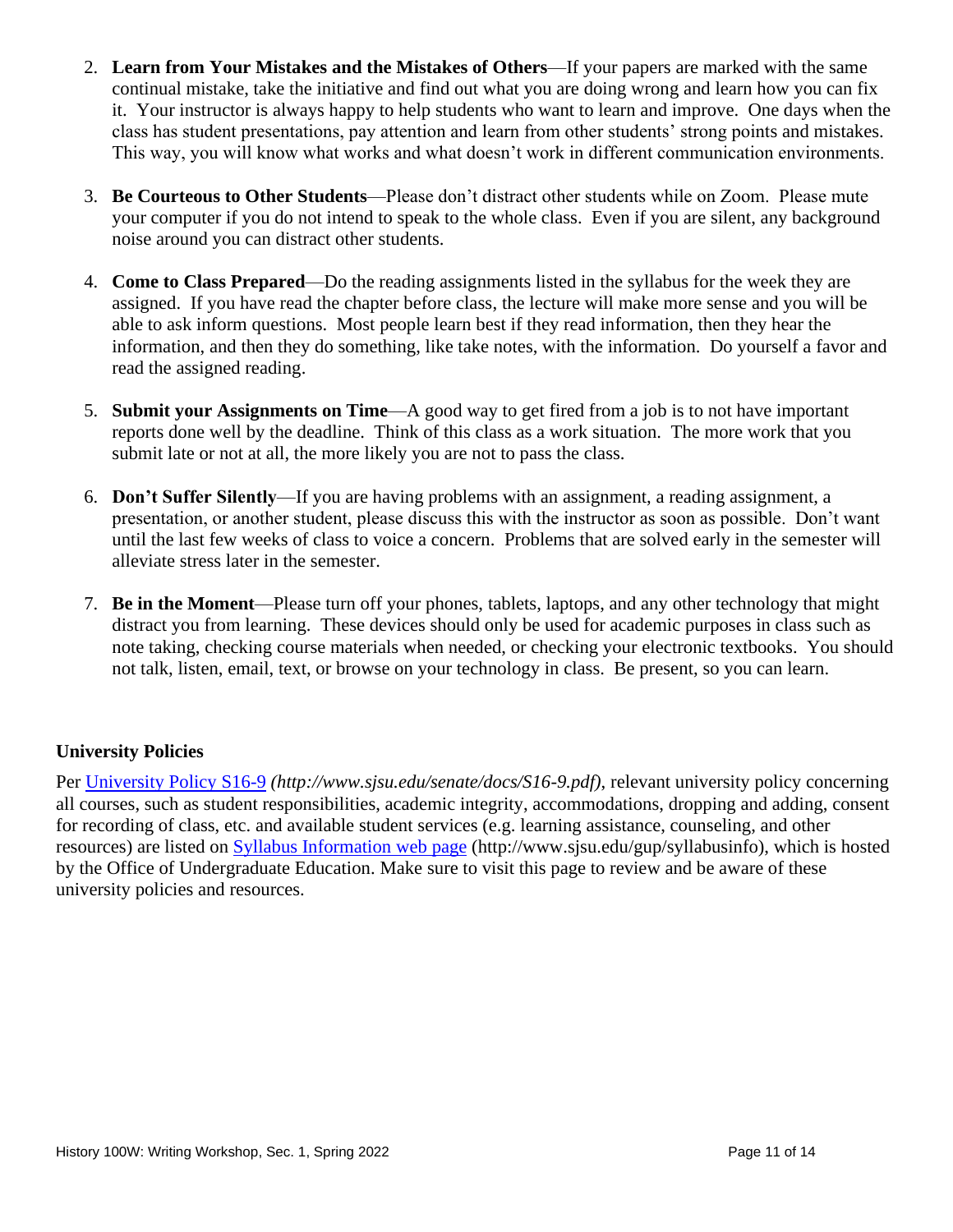# **History 100W/ History Writing Workshop, Sec. 1, Spring, 2022**

## **Course Schedule**

The following schedule is subject to change with fair notice. Students will be notified in class, by SJSU email, and under Canvas announcements of any changes.

## **Course Schedule**

| <b>Week</b>    | <b>Date</b>      | <b>Topics, Readings, Assignments, Deadlines</b>                    |
|----------------|------------------|--------------------------------------------------------------------|
| 1              | Wed<br>Jan 26    | <b>Introduction to Class</b>                                       |
|                |                  | <b>In-Class Writing Assignment</b>                                 |
|                |                  | Reading:                                                           |
|                |                  | Turabian, 1.1; 1.2                                                 |
|                |                  | Richard Coeur de Lion                                              |
| $\overline{2}$ | Mon              | Lecture and Discussion: Review of History Writing Basics, Thesis   |
|                | <b>Jan 31</b>    | Statements, Paragraphs, Topic Sentences                            |
|                |                  | Reading:                                                           |
|                |                  | Turabian, 2.1-2.4; 4.1-4.6                                         |
|                |                  | Richard Coeur de Lion                                              |
| $\overline{2}$ | Wed              | Lecture and Discussion: Citing, Paraphrasing, Summarizing, Quoting |
|                | Feb <sub>2</sub> |                                                                    |
| $\overline{3}$ | Mon              | <b>Private Appointments on Zoom-1</b>                              |
|                | Feb 7            | Have Draft of Citation Assignment ready to share with me           |
|                |                  | Reading:                                                           |
|                |                  | Turabian, 15.1-15.6; 25.1-25.3                                     |
|                |                  | Richard Coeur de Lion                                              |
| 3              | Wed              | <b>Private Appointments on Zoom-1</b>                              |
|                | Feb 9            | Have Draft of Citation Assignment ready to share with me           |
| $\overline{4}$ | Mon              | <b>Private Appointments on Zoom-2</b>                              |
|                | Feb 14           | Have Final of Citation Assignment and Draft of Thesis Statement    |
|                |                  | <b>Citation Assignment Due</b>                                     |
|                |                  | Reading:                                                           |
|                |                  | Turabian, 5.1-5.6; 6.1-6.3                                         |
|                |                  | Richard Coeur de Lion                                              |
| $\overline{4}$ | Wed              | <b>Private Appointments of Zoom-2</b>                              |
|                | Feb 16           | Have Final of Citation Assignment and Draft of Thesis Statement    |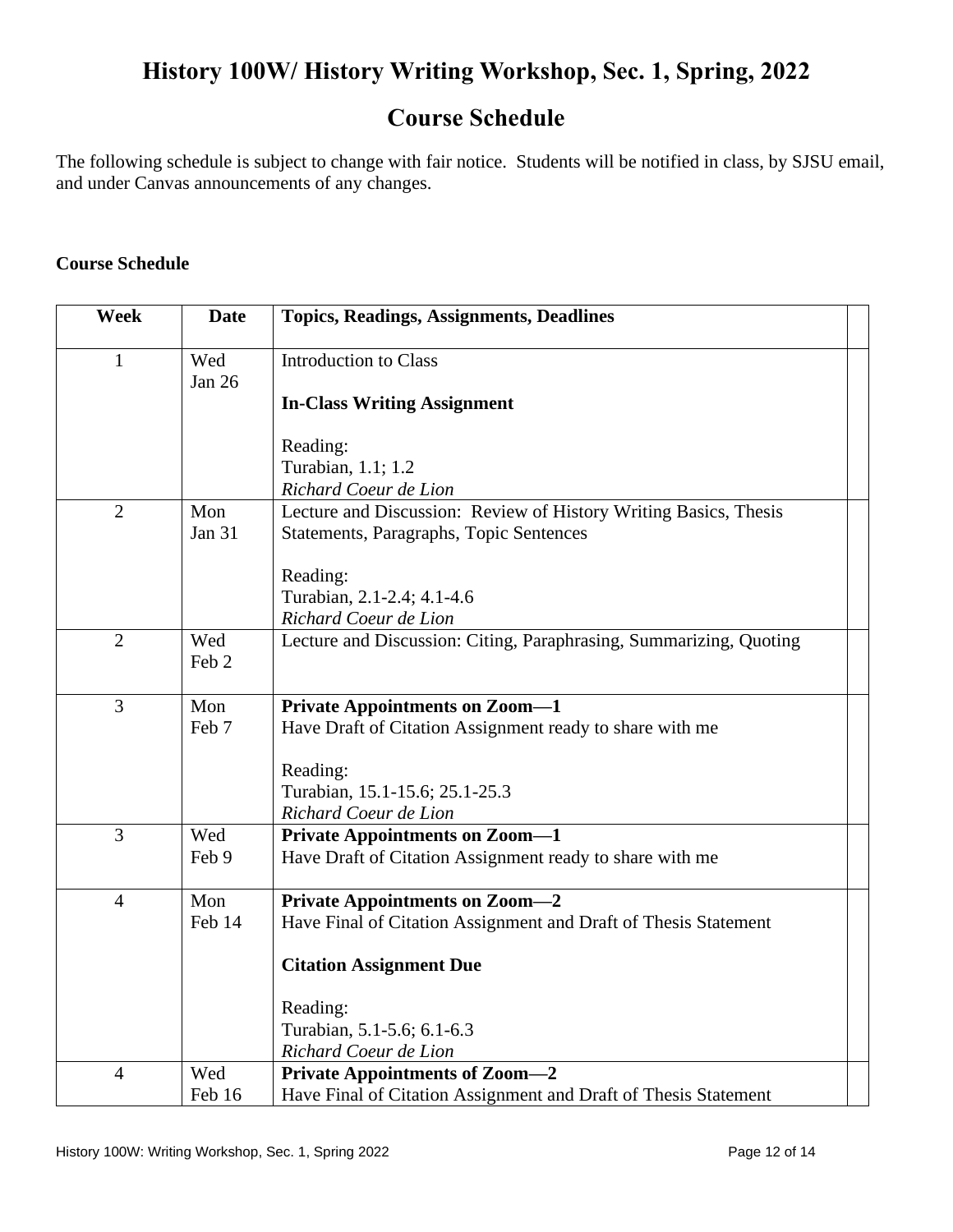| <b>Week</b>         | <b>Date</b>   | <b>Topics, Readings, Assignments, Deadlines</b>                      |
|---------------------|---------------|----------------------------------------------------------------------|
|                     | Mon<br>Feb 21 | Peer Review of Thesis Statements in Class                            |
|                     |               | <b>Thesis Statements for Paper 1 Due</b>                             |
|                     |               | Reading:                                                             |
|                     |               | Turabian, 7.1-7.9; 9.1-9.5                                           |
|                     |               | The Records of the Three Kingdoms in Plain Language                  |
| 5                   | Wed<br>Feb 23 | Peer Review of Thesis Statements in Class                            |
| 6                   | Mon<br>Feb 28 | <b>Tentative Library Day</b>                                         |
|                     |               | Reading:                                                             |
|                     |               | Turabian, 10.1-10.3; 11.1-11.5                                       |
|                     |               | The Records of the Three Kingdoms in Plain Language                  |
| 6                   | Wed<br>Mar 2  | Peer Review of Outlines on Zoom                                      |
|                     |               | <b>Extensive Outline Due for Paper 1</b>                             |
| $\overline{7}$      | Mon           | <b>Private Appointments on Zoom-3</b>                                |
|                     | Mar 7         | Have a copy of your Outline to Share with me                         |
|                     |               | Reading:                                                             |
|                     |               | The Records of the Three Kingdoms in Plain Language                  |
| $\overline{7}$      | Wed           | <b>Private Appointments on Zoom-3</b>                                |
|                     | Mar 9         | Have a copy of your Outline to Share with me                         |
| 8                   | Mon           | Lecture and Discussion of The Records of the Three Kingdoms in Plain |
|                     | Mar 14        | Language                                                             |
|                     |               | Reading:                                                             |
|                     |               | The Records of the Three Kingdoms in Plain Language                  |
| 8                   | Wed           | Peer Review of Drafts of Paper 1                                     |
|                     | Mar 16        |                                                                      |
|                     |               | <b>Draft of Paper 1 Due</b>                                          |
| 9                   | Mon<br>Mar 21 | <b>Peer Review Thesis Statements</b>                                 |
|                     |               | <b>Thesis Statement for Paper 2 Due</b>                              |
|                     |               | Reading:                                                             |
|                     |               | The Records of the Three Kingdoms in Plain Language                  |
| 9                   | Wed<br>Mar 23 | <b>Peer Review Thesis Statements</b>                                 |
|                     |               | Paper 1 Due                                                          |
| <b>Spring Break</b> | Mar 26-       |                                                                      |
|                     | Apr 3         | <b>SPRING BREAK</b>                                                  |
|                     |               |                                                                      |
|                     |               |                                                                      |